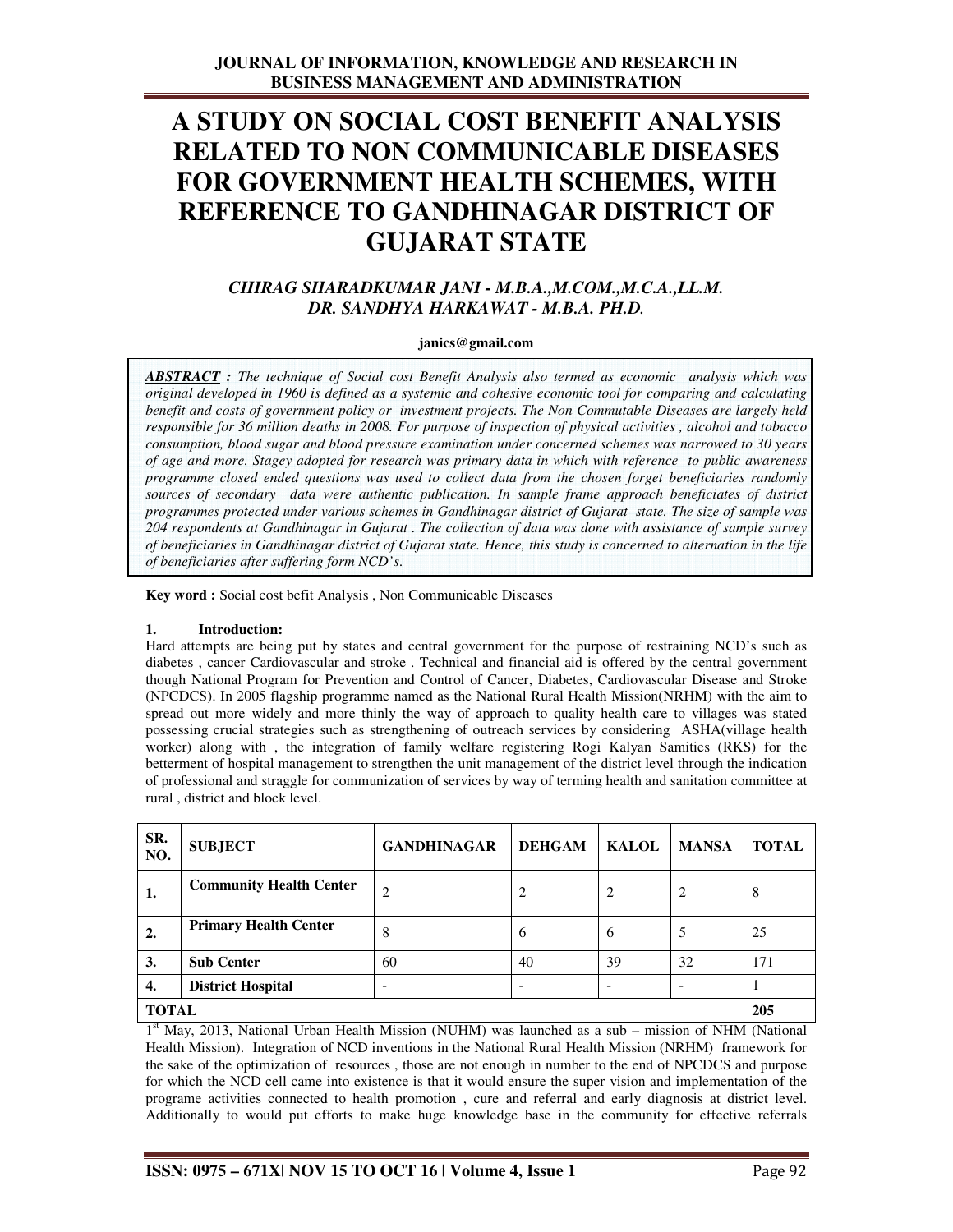# **JOURNAL OF INFORMATION, KNOWLEDGE AND RESEARCH IN BUSINESS MANAGEMENT AND ADMINISTRATION**

detection prevention and treatment strategies. Role of District Non Communication Disease Cell, Gandhinagar as per 2011 population data collection census the aggregate population of Gandhinagar the capital of Gujarat was 13.91 lacs consisting 7.2 lacs and 6.67 lacs males and females. Total villages in Gandhinagar is 252, where rural population was 7.91 comprising 4.08 lacs and 3.92 lacs respectively men and women urban population as per 2011 population data collection census the aggregate population of Gandhinagar the capital of Gujarat was 13.91 lacs consisting 7.2 lacs and 6.67 lacs males and females. Total villages in Gandhinagar is 252, where r Community Health Center (CHC), Primary Health Center(PHC), Sub Center and District Hospital are displayed below. as per 2011 population data collection census the aggregate population of Gandhinagar the capital of Gujarat was 13.91 lacs consisting 7.2 lacs and 6.67 lacs males and females. Total villages in Gandhinagar is 252, where r

# **3 Research Methodology:**

Descriptive Research for primary data Collection Study used questionnaire to collect data, with reference to public awareness programme. The questionnaires were used to collect the data from the selected target public awareness programme. The questionnaires were used to collect the data from the beneficiaries, randomly for questionnaire were close ended. Secondary data was be obtained fro Publications of the District Non Communicable Diseases Cell, Statistical data published in various government publications, websites of Non Communicable Diseases Cell articles from Internet and Newspapers. Beneficiaries of Different Programmes, covered, under different Schemes, in Gandhinagar district of Gujarat State. Samples size was 204 respondent for Community Health Center (CHC), Primary Health Center(PHC), Sub Center &District hospital 204 Respondents from citizens. The data was collected with help of sample survey of the beneficiaries, the project officers, field workers and elected representative of the District NCD Gandhinagar. The researcher was selected Gandhinagar District as a sample for the study, is of Different Programmes, covered, under different Schemes, in Gandhina<br>les size was 204 respondent for Community Health Center (CHC), Primary<br>&District hospital 204 Respondents from citizens. The data was collected<br>e be State. Samples size was 204 respondent for Community Health Center (CHC), Primary Health Center(PHC), Sub Center & District hospital 204 Respondents from citizens. The data was collected with help of sample survey of the b



### **4. Data Analysis :**

As seen from the **Graph,** 136 respondents are suffering from Diabetes, 142 respondents are suffering from Hypertension (High B.P.), 167 respondents are suffering from Cardiovascular (Heart Disease), 3 respondents are suffering from Cancer.

## **4.2 Respondents are change in your food habits after diagnoses.**

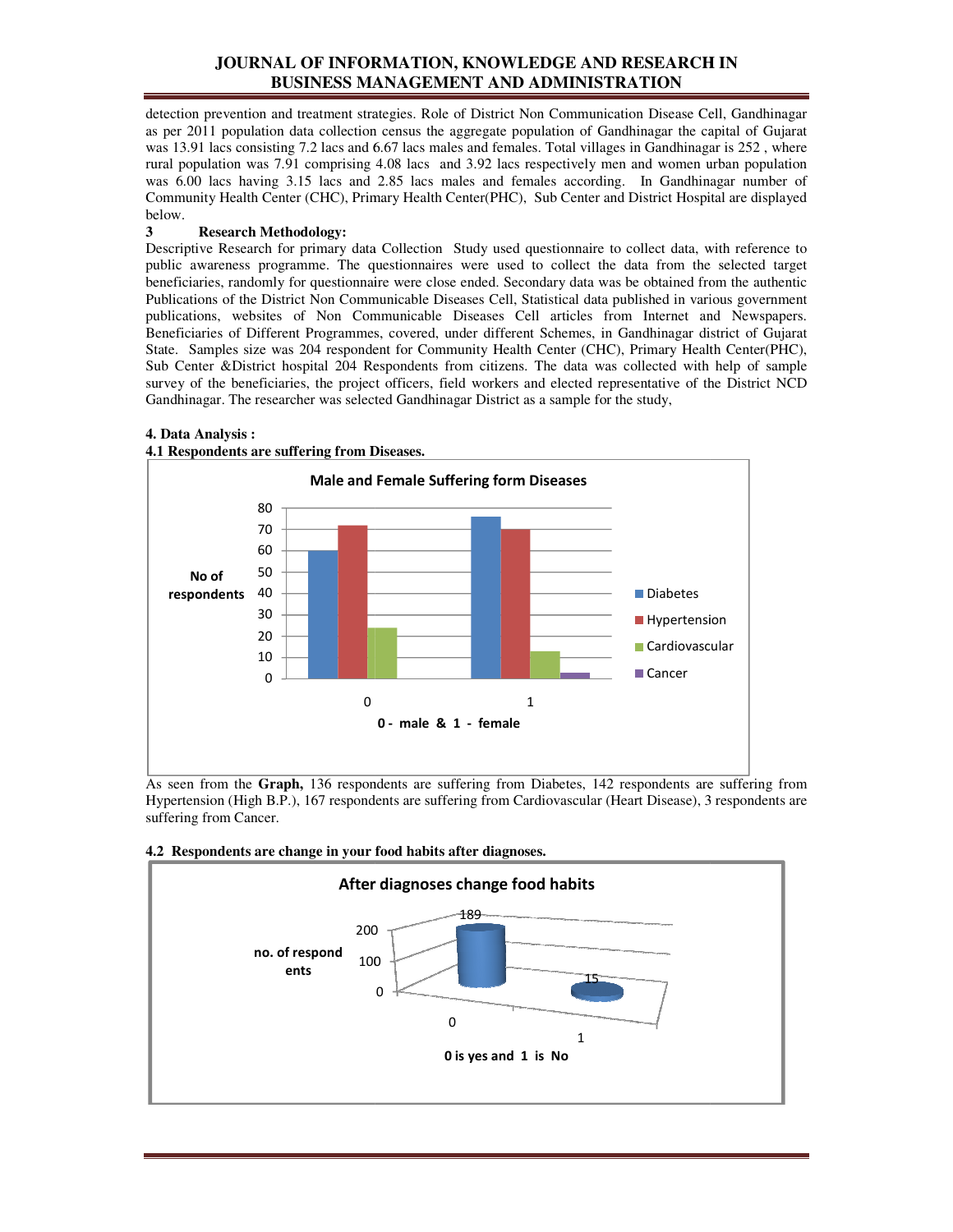# **JOURNAL OF INFORMATION, KNOWLEDGE AND RESEARCH IN BUSINESS MANAGEMENT AND ADMINISTRATION**

As seen from the Graph majority of the respondents are satisfied by change in food habits after diagnoses (189 out of 204) and 15 respondent are not satisfied by change in food habits after diagnoses.

### **4.3 Respondents started exercise as per prescribed by doctor.**



As seen from the Graph majority of the respondents **s**tarted doing exercise as prescribed by doctor 204) and 22 respondents did not start exercise as prescribed by doctor.





As seen from the Graph majority of the respondents live stressful 121, 45 responded live highly stressful and 38 respondents did not change daily life style.



4.5 Respondents satisfied with diagnosis and treatment.

As seen from the Graph majority of the respondents Satisfied with diagnosis and treatment prescribed by doctor (150 out of 204) and 54 respondent are not satisfied.

#### 4.6 **Hypothesis of Gender and satisfied with diagnosis and treatment level. satisfied and**

 $H_0$ : There is not much significant difference in the proportion of male and female who are satisfied or dissatisfied with diagnosis and treatment.  $H_0$ : There is not much significant difference in the proportion of male and female who are satisfied or dissatisfied with diagnosis and treatment.<br> $H_1$ : There is much significant difference in the proportion of male an

with diagnosis and treatment.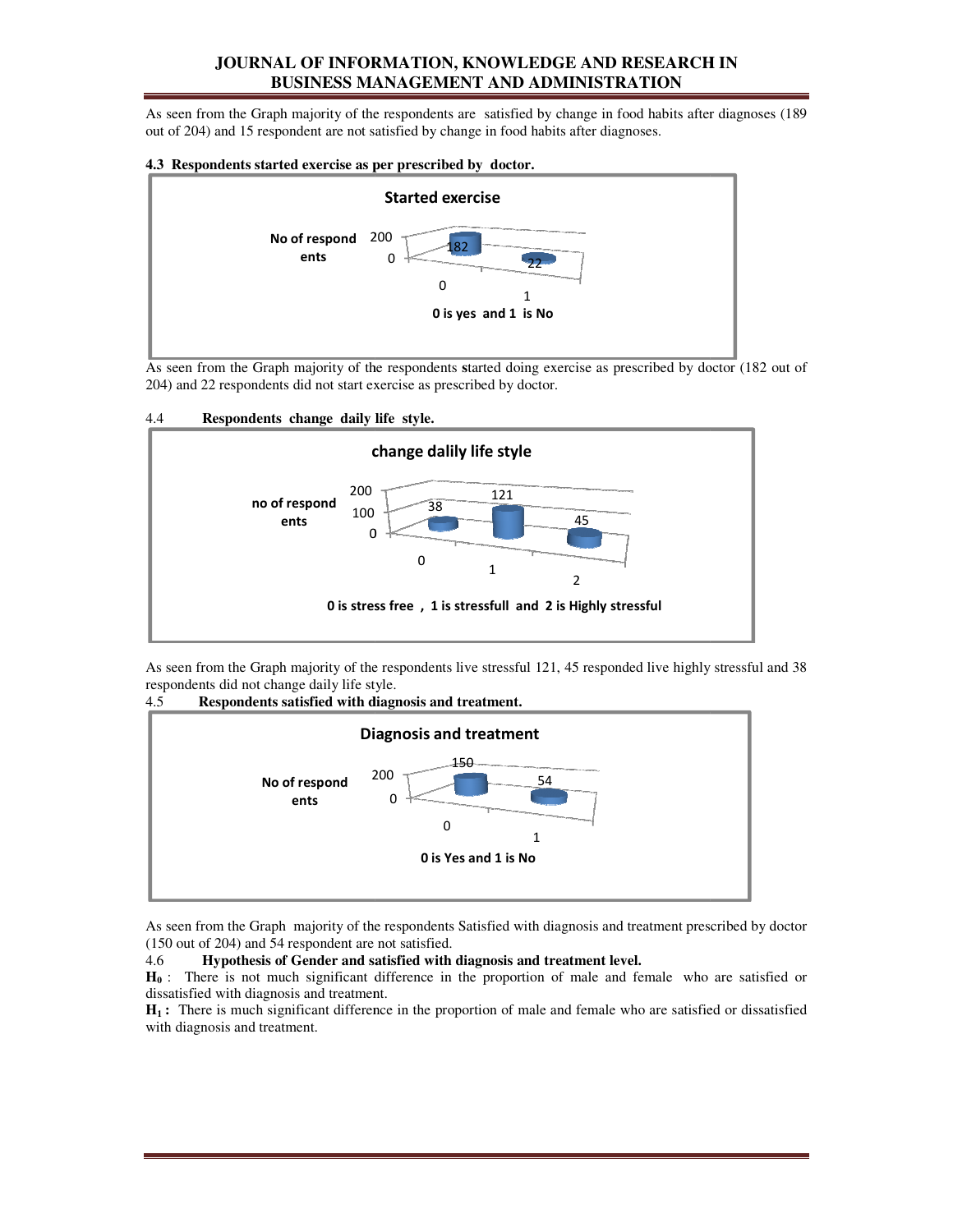# **JOURNAL OF INFORMATION, KNOWLEDGE AND RESEARCH IN BUSINESS MANAGEMENT AND ADMINISTRATION**

#### **Chi-Square Test**

**Test Statistics**

|             | Gender            | Q12              |
|-------------|-------------------|------------------|
| Chi-Square  | .706 <sup>a</sup> | $45.176^{\circ}$ |
| df          |                   |                  |
| Asymp. Sig. | .401              | .000             |

Chi square calculated to  $45.176^{\degree}$  and significant level is 0.0000 as it is less than 0.05 (5% confidence Interval)  $H<sub>1</sub>$  (calculate hypothesis) is accepted.

Hence, There is much significant difference in the proportion of male and female who are satisfied or dissatisfied with diagnosis and treatment.

# 4.7 **Hypothesis of residence and started doing exercise as prescribed by doctor.**

**H0:** There is not much significant difference in the residence (urban and rural)proportion of who have satisfied doing exercise as prescribed bydoctor.

**H1 :**There is much significant difference in the residence (urban and rural) proportion of who have satisfied doing exercise as prescribed by doctor.

#### **Chi-Square Test**

**Test Statistics**

|             | Residence | O10         |
|-------------|-----------|-------------|
| Chi-Square  | $.314^a$  | $1.255E2^a$ |
| df          |           |             |
| Asymp. Sig. | .575      | .000        |

Chi square calculated to 125.5E2 and significant level is 0.0000 as it is less than 0.05(5% confidence Interval)  $H<sub>1</sub>$  (calculate hypothesis) is accepted.

Hence, There is much significant difference in the residence (urban and rural) proportion of who have satisfied doing exercise as prescribed by doctor.

4.8 **Hypothesis of gender and paid any money to hospital /doctor / Nurse.**

**H0:** There is not much significant difference in the proportion of male and femalewho have paid any money to hospital /doctor / nurse.

**H1 :** There is much significant difference in the proportion of male and female who have paid any money to hospital /doctor / nurse.

#### **Chi-Square Test**

| <b>Test Statistics</b> |  |
|------------------------|--|
|------------------------|--|

|             | رر            | Gender            |
|-------------|---------------|-------------------|
| Chi-Square  | $1.588E2^{a}$ | .706 <sup>a</sup> |
| đf          |               |                   |
| Asymp. Sig. | .000          | 401               |

Chi square calculated is  $1.588E2^a$  as it is more than 0.005 level of confidence  $H_0$  (calculate hypothesis) is accepted.

Hence, There is not much significant difference in the proportion of male and female who have paid any money to hospital /doctor / nurse.

#### 4.9 **Hypothesis of education and change in food habits after diagnoses.**

**H0:** There is not much significant difference in the education proportion of who have change in food habits after diagnoses.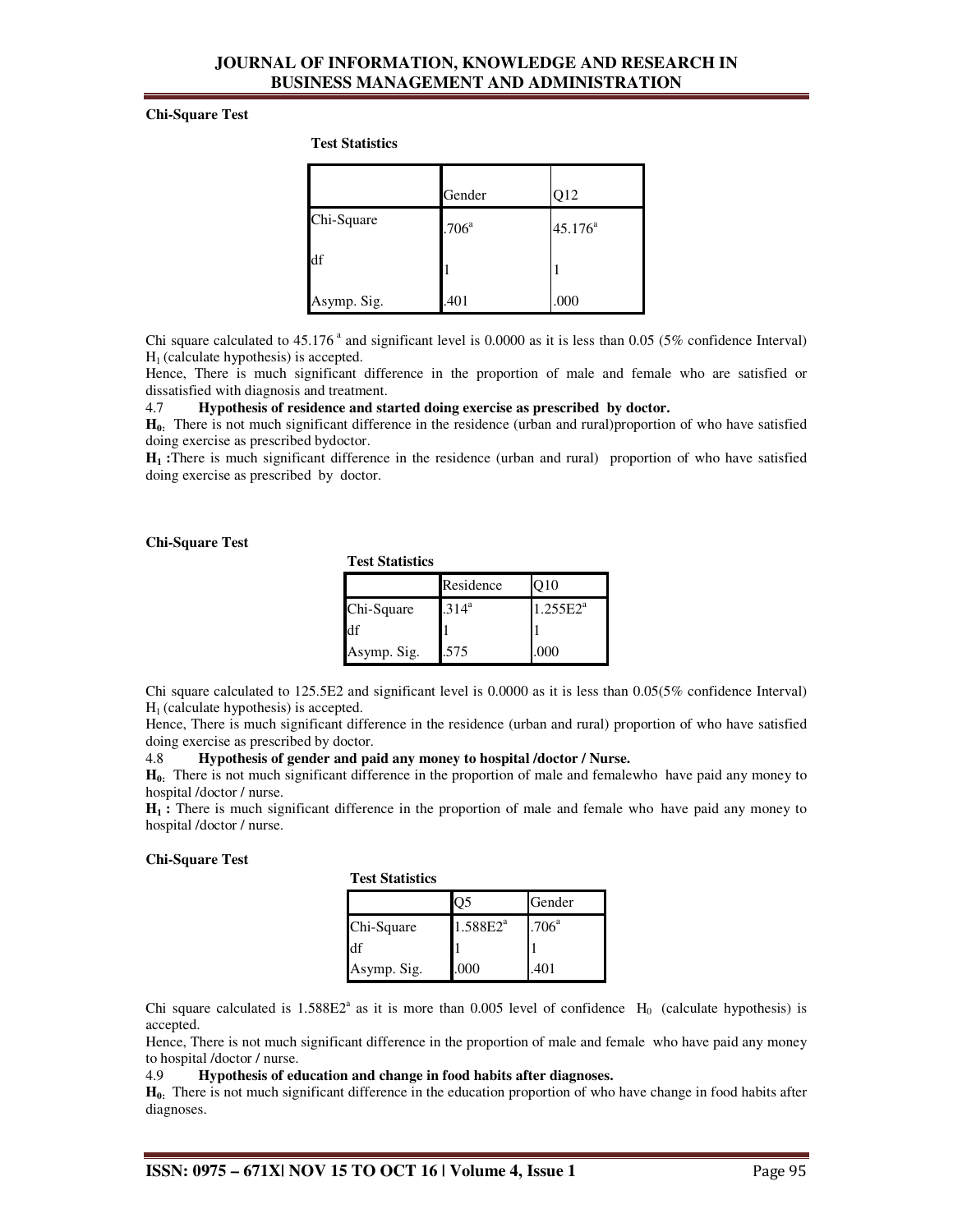# **JOURNAL OF INFORMATION, KNOWLEDGE AND RESEARCH IN BUSINESS MANAGEMENT AND ADMINISTRATION**

**H1 :**There is much significant difference in the education proportion of who have change in food habits after diagnoses.

#### **Chi-Square Test**

| I ESL OLALISHUS |            |               |  |
|-----------------|------------|---------------|--|
|                 | Education  | Э9            |  |
| Chi-Square      | $21.931^a$ | $1.484E2^{b}$ |  |
| df              |            |               |  |
| Asymp. Sig.     | .000       | 000           |  |

Chi square calculated to 21.931a and significant level is 0.0000 as it is less than 0.05 (5% confidence Interval)  $H<sub>0</sub>(calculated hypothesis)$  is accepted.

Hence, There is not much significant difference in the education proportion of who have change in food habits after diagnoses.

#### 4.10 **Hypothesis of income and change in food habits after diagnoses.**

**Test Statistics**

**H0:** There is not much significant difference in the income proportion of who have change in food habits after diagnoses.

**H1 :** There is much significant difference in the income proportion of who have change in food habits after diagnoses.

#### **Chi-Square Test**

|  | <b>Test Statistics</b> |
|--|------------------------|
|--|------------------------|

|             | 99          | Income     |
|-------------|-------------|------------|
| Chi-Square  | $1.484E2^a$ | $58.696^b$ |
| df          |             |            |
| Asymp. Sig. | .000        | .000       |

Chi square calculated to  $1.484E2^a$  and significant level is 0.0000 as it is less than 0.05 (5% confidence Interval)  $H<sub>0</sub>$  (calculate hypothesis) is accepted.

Hence, There is not much significant difference in the income proportion of who have change in food habits after diagnoses.

#### **5. Finding based on suffering form various diseases.**

#### **5.1 Survey Analysis for diabetes :**

Both 23 males and 28 females age group 40-49 years are suffering from diabetes. 51 females having no income and 17 males earning Rs. 30000 above are suffering from diabetes . Minority 19 men doing service and 36 household women are suffering from diabetes. Maximum , 25 females possessing primary education and 15 secondary pass and postgraduate male have diabetes. 46 and 64 Hindu males and females respectively are suffering from diabetes. Majority 35 and 42 males and females respectively are living in urban area are suffering from diabetes. Maximum 4 males agreed and 74 females disagreed that they have paid any money to hospital for the treatment of diabetes. 13,47,16 females and 9,40 and 10 males live steers free, stressful and highly stressful life.

### **5.2 Survey Analysis from hypertension.**

Both 26 males and 26 females age group 40-49 years are suffering from hypertension. 45 females having no income and 21 males earning Rs. 30000 above are suffering from hypertension. Majority23 men doing service and 38 household women are suffering from hypertension . Maximum , 25 females possessing primary education and 25primary pass male have hypertension . 56 and 60 Hindu males and females respectively are suffering from hypertension. Majority 38 and 34 males and females respectively are living in urban area are suffering from hypertension. Maximum 6 males agreed and 66 females disagreed that they have paid any money to hospital for the treatment of hypertension. 12,43,18 females and 11,43,18 males live steers free , stressful and highly stressful life.

#### **5.3 Survey Analysis Cardiovascular.**

Both 11 males and 6 females age group 40-49 years are suffering from Cardiovascular. 8 females having no income and 8 males earning Rs. 30000 above are suffering from Cardiovascular. Majority 9 men doing service and 7 household women are suffering from Cardiovascular. Maximum , 4 females possessing primary education